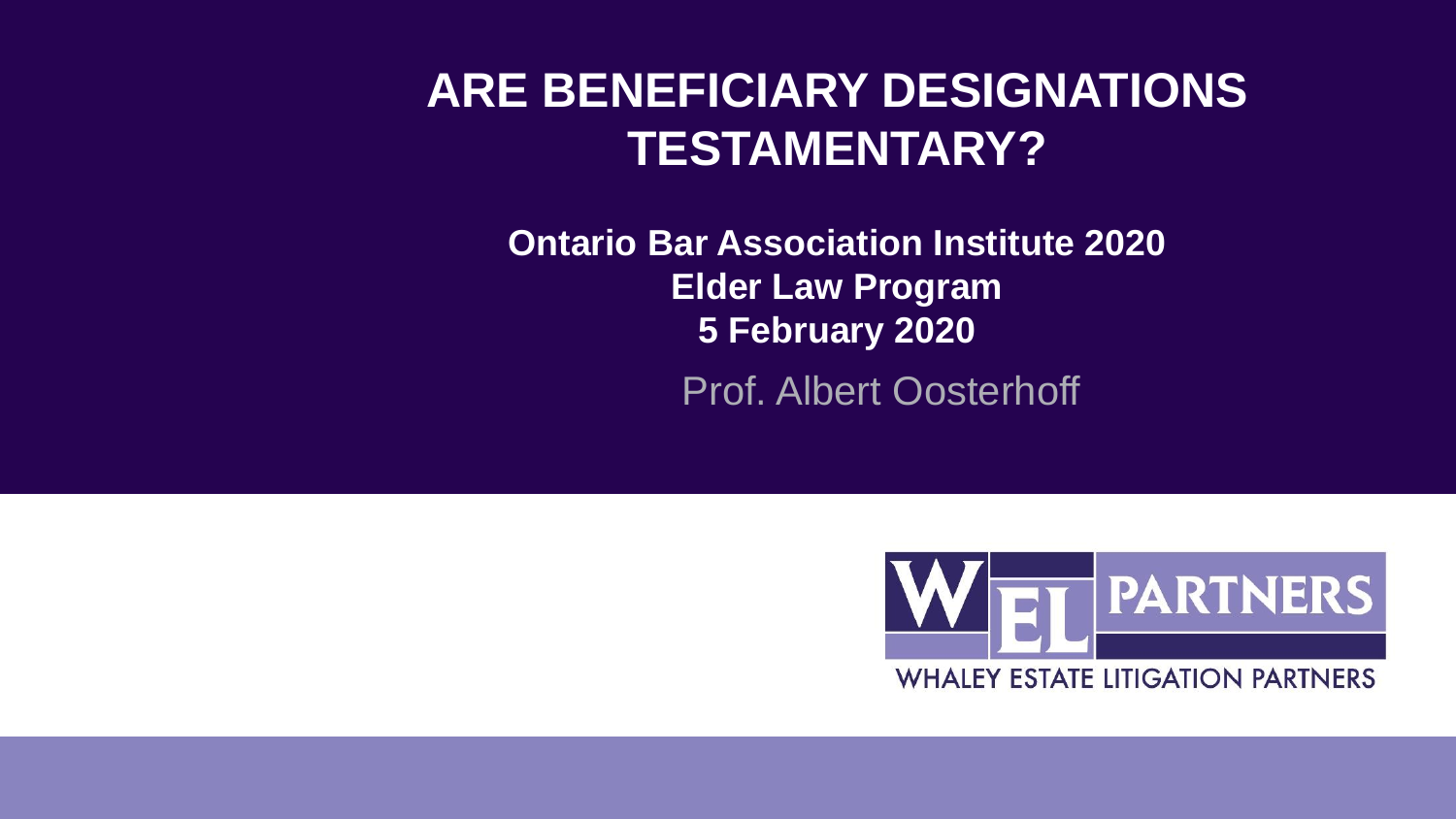# Nature of beneficiary designations

- **Orthodox position: testamentary**
- My position: not testamentary
- Are will substitutes that are effective when made
	- Should be treated like other will substitutes
	- **That appears to be effect of modern statutes and** cases

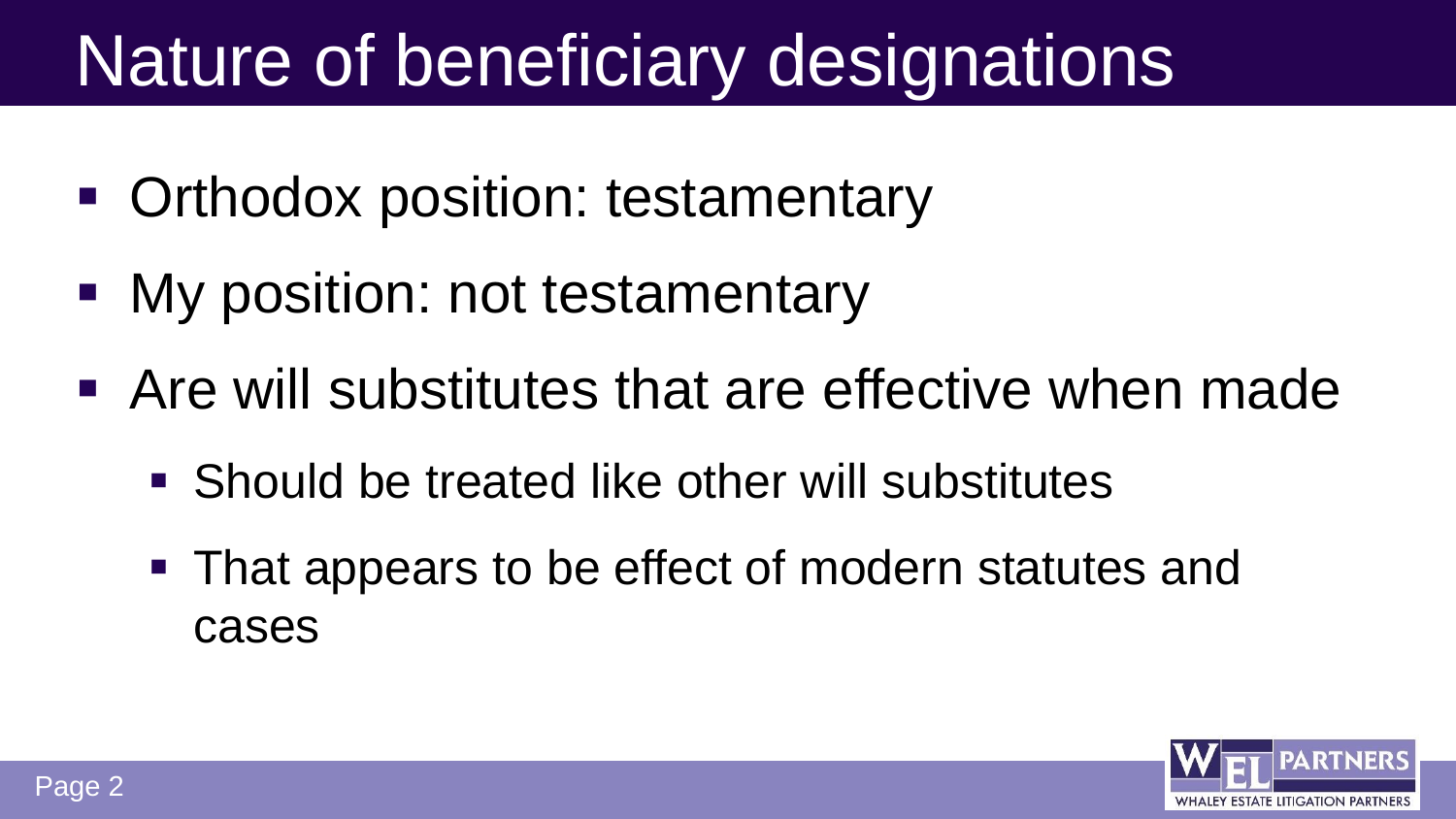# Different Beneficiary Designations

- Under *Insurance Act*
- Under *SLRA* Part III
- Beneficiary entitled to sue trustee/administrator

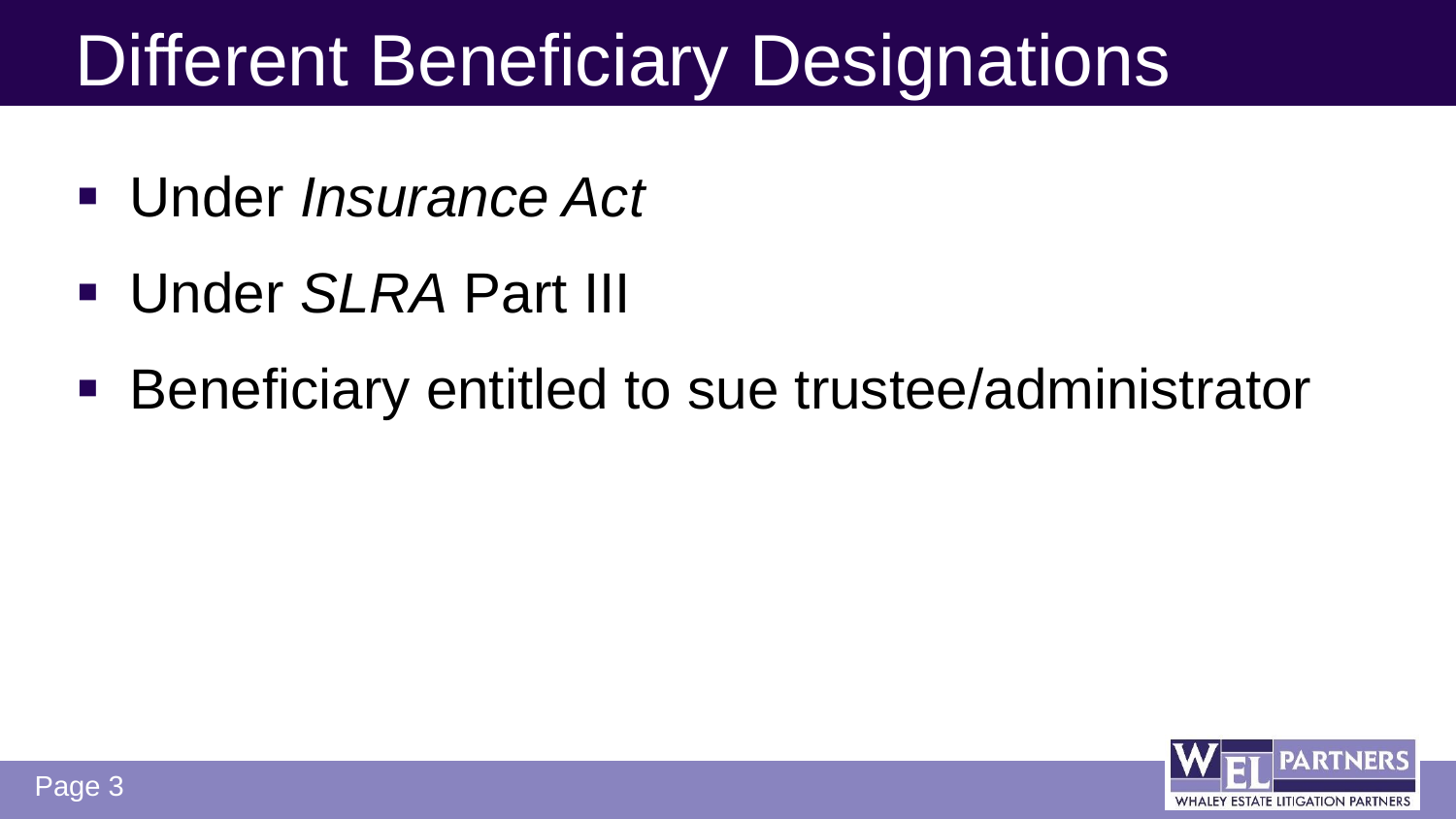# **Statutory Provisions**

- *SLRA*, ss. 51-52
- *Pension Benefits Act*, s. 48(6)
- *Insurance Act*, ss. 190(1), 196(1)

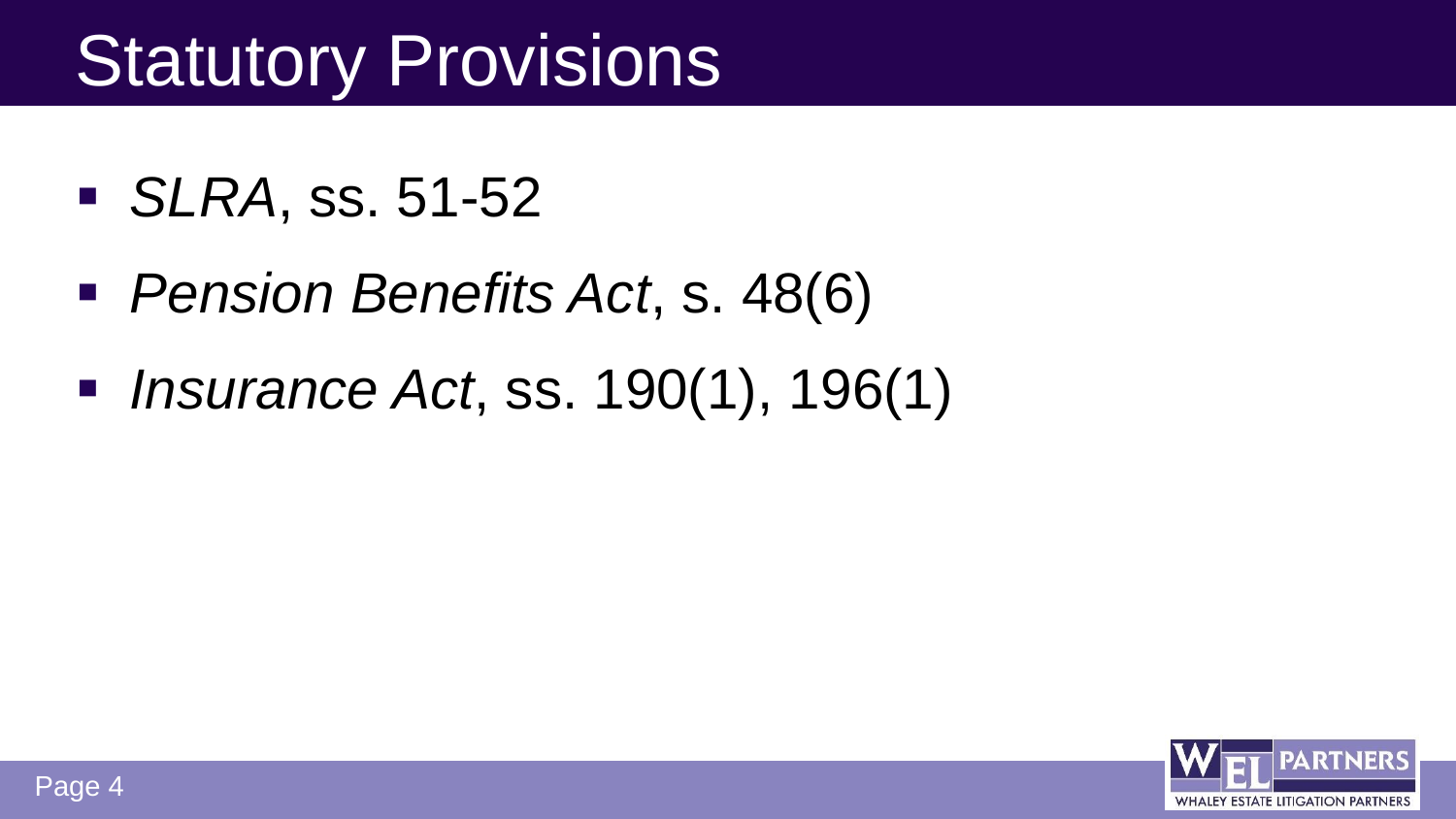# Will definition problems

- *SLRA*, s. 1(1)(d) "will" includes "any other testamentary disposition"
- BC's *WESA*, s. 1(1)(f): same, "except a designation under Part 5" (Benefit Plans)

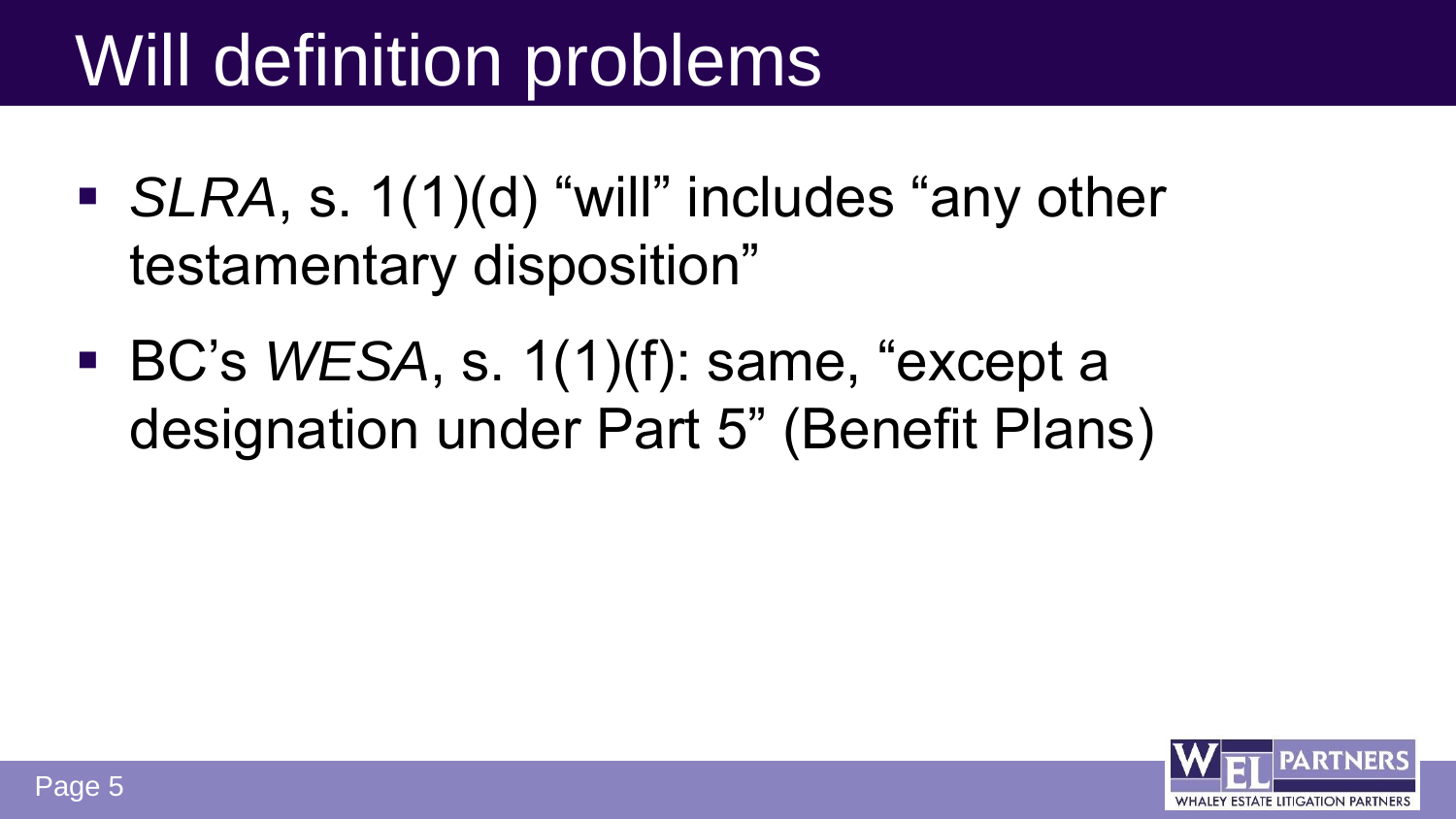# Vigour and Effect

- Overzealous application of *Cock v. Cook*
- *MacInnes v. MacInnes*, 1935 SCC
- *Carson v. Wilson*, 1961 ONCA

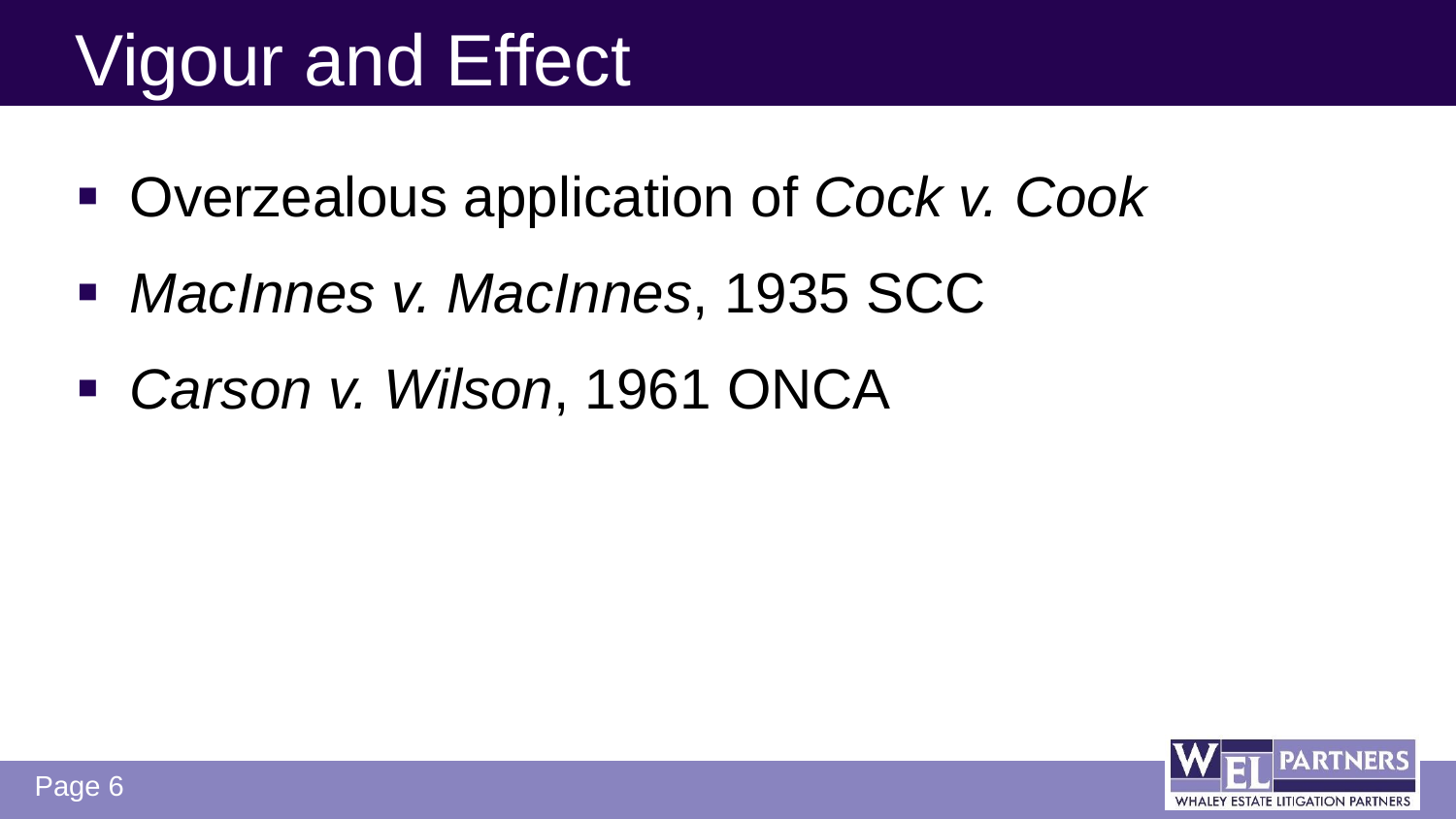# Opposing Cases

- *Corlet v. Isle of Man*, 1937 ABCA
- *Wonnacott v. Loewen*, 1990 BCCA
- *Baird v. Baird*, 1990 PC
- *Re Danish Bacon Co.*, 1971 (H.C.)
- *Norman Estate v. Watch Tower*, 2013 BCSC

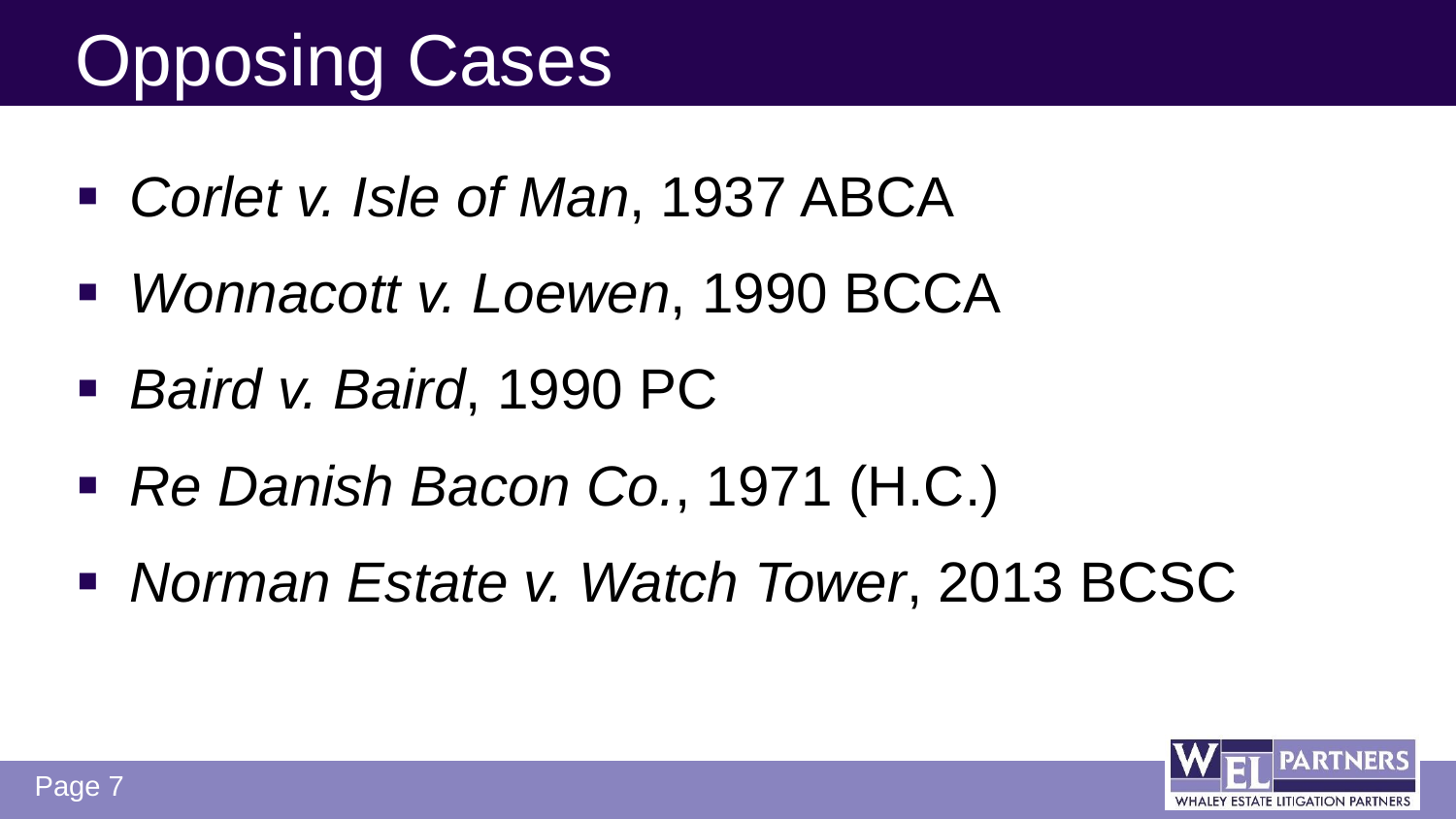### **Revocability**

*Anderson v. Patton*, 1948 AB CA

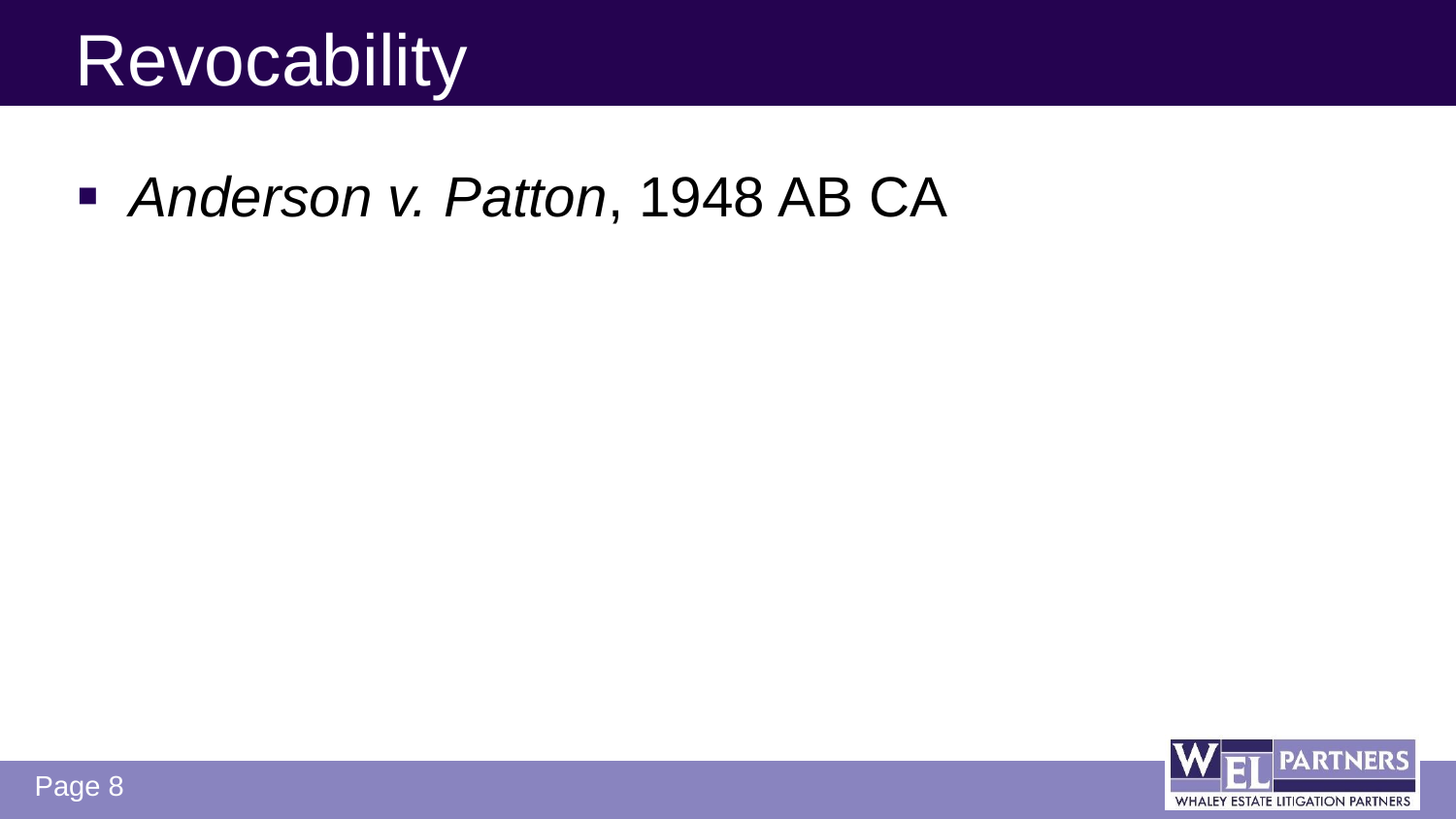## **Creditor Access**

- Older cases
- *Amherst Crane Rental v. Perring*, 2004 ON CA

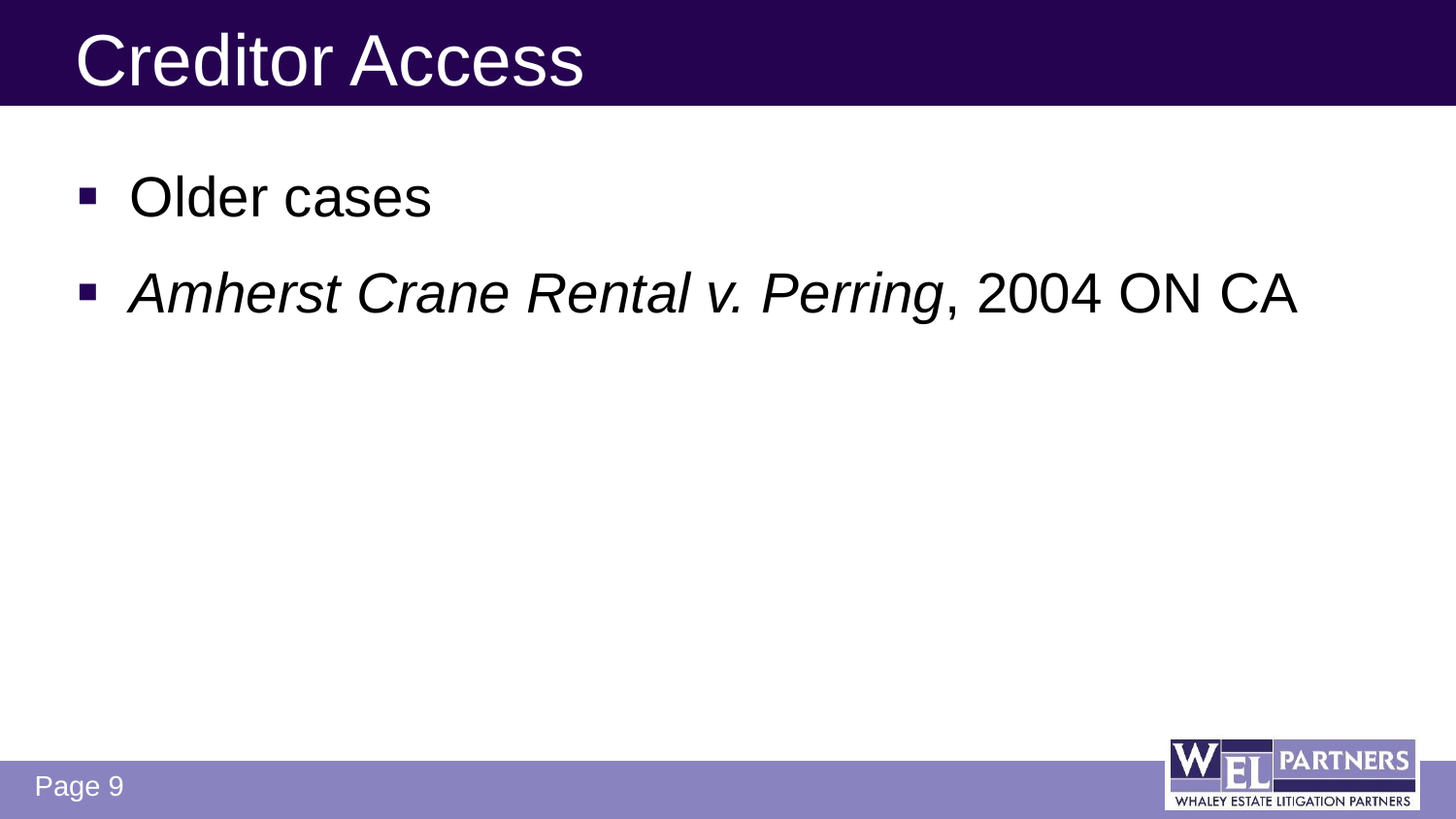# Attorney under power of attorney

- *Easingwood v. Cockroft*, 2013 BCCA
- *Testa v. Testa*, 2015 ONSC
- BC *WESA* and *Power of Attorney Act*
	- Attorney can make, later, or revoke designation with court authorization